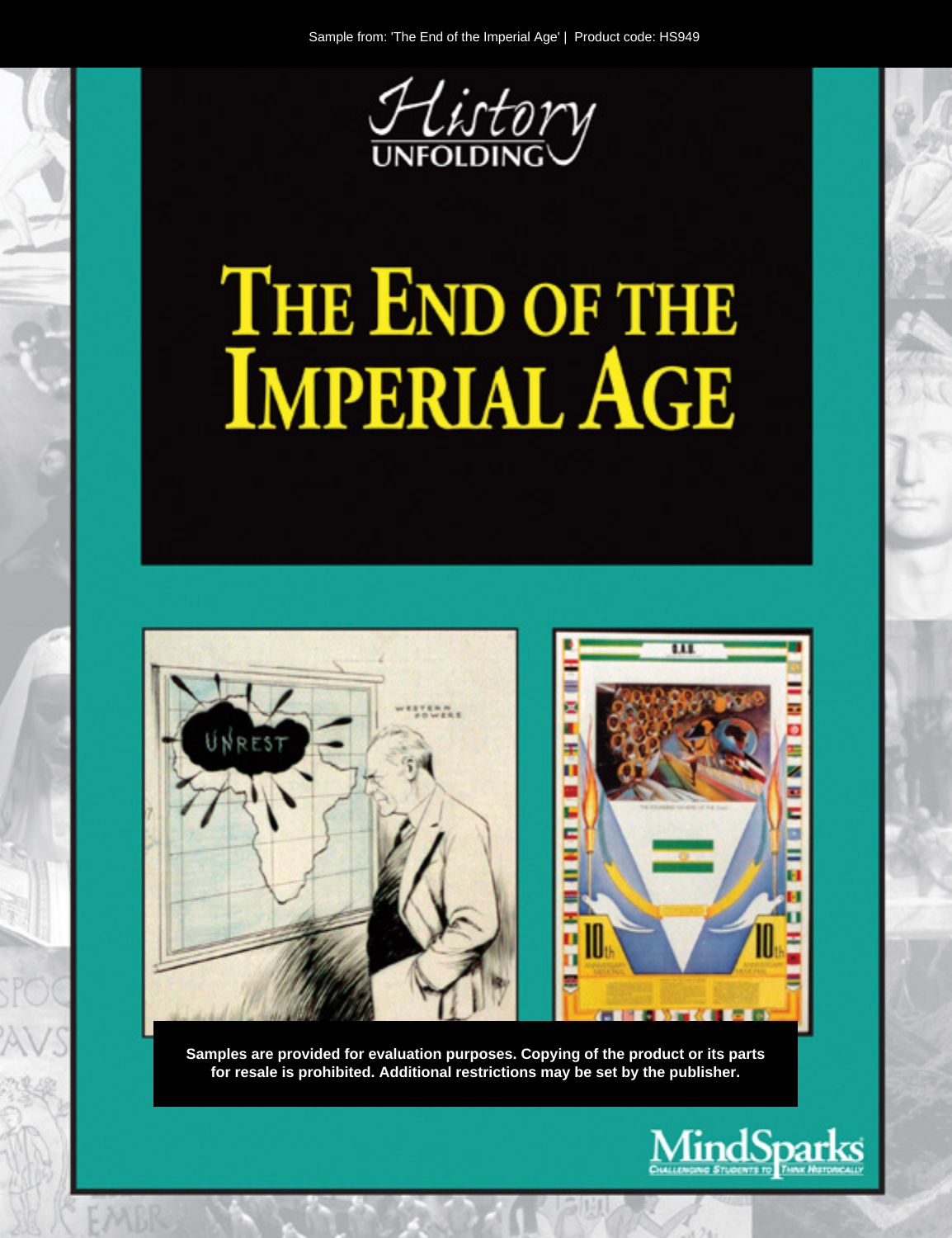## **Contents**

| Lesson 4 World Reactions, Alternative Views  16 |
|-------------------------------------------------|
|                                                 |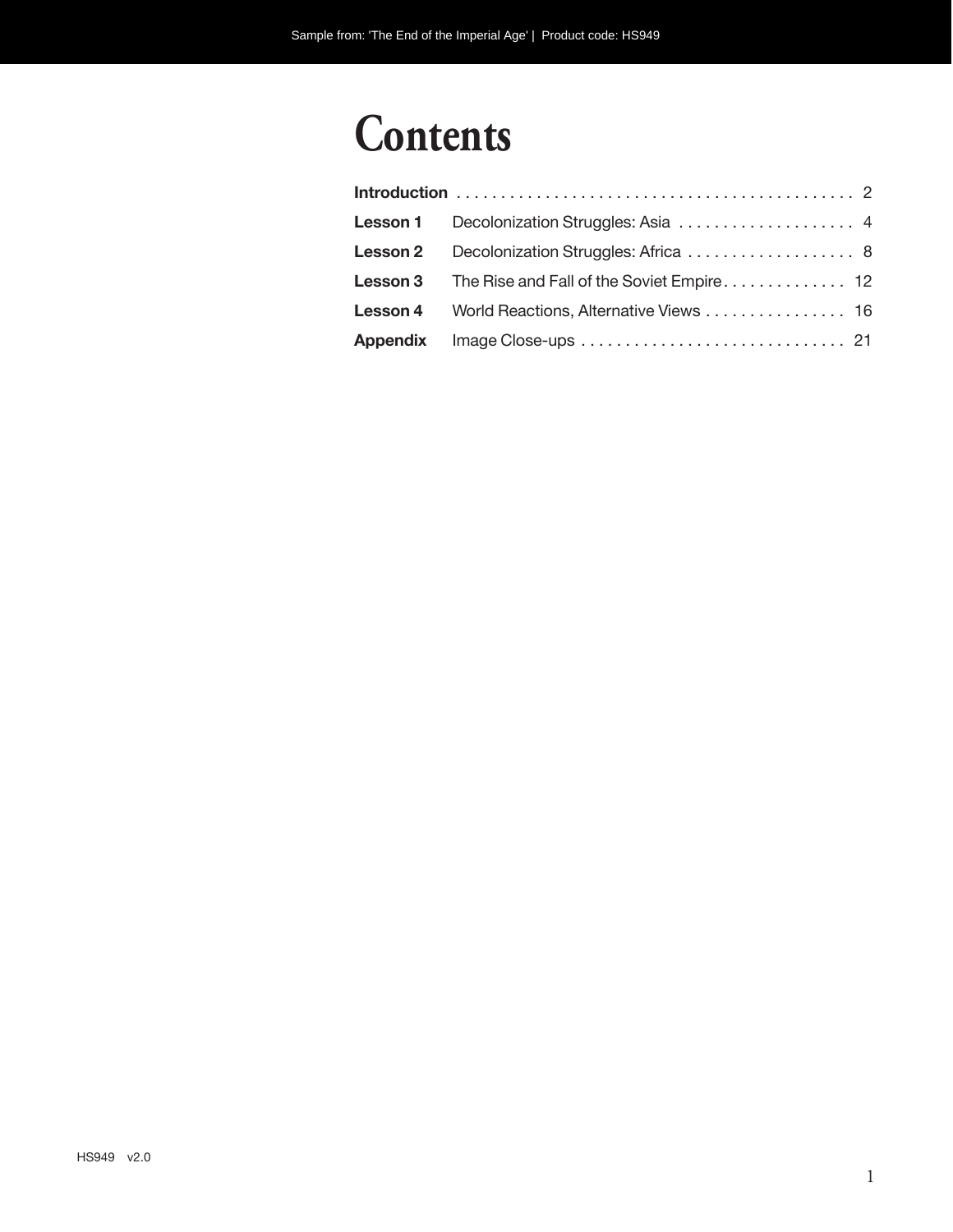*The End of the Imperial Age*

# **Introduction**

**The End of Empire** Speaking in South Africa in 1960, British Prime Minister Harold Macmillan made this dramatic claim about trends in Africa at that time:

> *Ever since the break up of the Roman Empire, one of the constant factors of political life has been the emergence of the independent nations. The wind of change is blowing through this continent, and whether we like it or not this growth of national consciousness is a political fact. We must all accept this fact and our national policies must take account of it.*

By the time of Macmillan's speech, the age of empire was in fact already all but over for Great Britain and the other nations of Western Europe.

World War II had the most to do with triggering this collapse of empire and of Europe's will to impose its rule on others. Europe itself was in ruins. And its legitimacy as a civilizing force was in tatters after the self-inflicted butchery of two world wars and the horror of totalitarian genocide. Also, as Macmillan noted, a sense of "national consciousness" was growing rapidly, at least among educated elites throughout the colonial lands.

At the same time, World War II helped give new life to another, vastly different imperial system—the Soviet imperial system. Soviet conquests in Eastern Europe triggered a Cold War. And this created an ironic context for decolonization, since the Soviets themselves often aided anti-colonial movements directed against the older, Western empires. Yet in the 1980s, the Soviets themselves learned that the drive for national independence could not be so neatly channeled only against the West. In 1991, the Soviet empire itself disintegrated.

This set uses 12 visual displays to focus on several of the key themes in this dramatic turning point in world history. Each lesson uses three visual displays to explore one broad topic. Briefly, the four lessons are as follows:

#### **Decolonization Struggles: Asia**

The illustrations focus primarily on Mohandas Gandhi and India, with one cartoon on more violent independence struggles in Southeast Asia.

#### **Decolonization Struggles: Africa**

Here the illustrations call attention to the wide variety of African liberation movements in the 1950s and '60s. Some were peaceful; others were not. All of them confronted challenges, both before and after decolonization.

#### **The Rise and Fall of the Soviet Empire**

The Soviet Union itself has often been described as an empire. With the conquest of Eastern Europe that empire expanded enormously. However, in historical terms, it also perished in a very short space of time.

#### **World Reactions, Alternative Views**

The process of decolonization became caught up in the Cold War rivalries of Western and communist-bloc nations. This produced complex reactions to it around the world, some of which are explored here.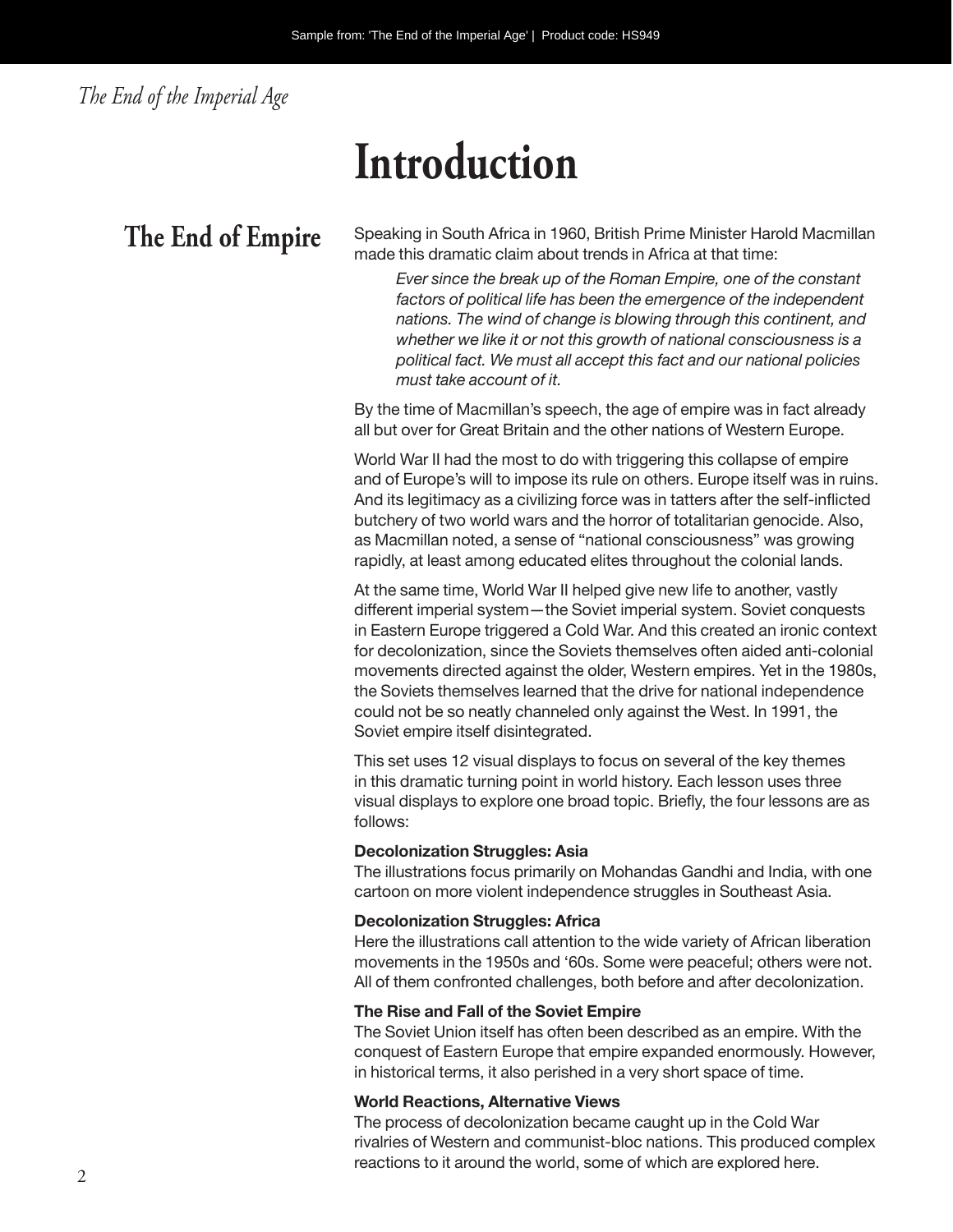### **Using Photos, Cartoons, and Other Visuals to Teach History**

Many textbooks are full of colorful visuals. However, all too often these visuals function primarily as window dressing. They make the text more entertaining, or at least more palatable. Only occasionally do the visuals in textbooks do more than offer simple pictorial reinforcement of ideas already presented in the text. In many cases, they pander to the visual orientation of the young while doing little to help young people master the challenges of the visual media that dominate their lives.

By way of contrast, our approach to using visual materials emphasizes their unique strengths as historical documents. The lessons in this booklet focus students on the visual symbols and metaphors in editorial cartoons, the dramatic qualities of certain photographs, the potential of many images to make abstract ideas more specific and concrete, the implicit biases and stereotypes in certain images, their emotional power, and their ability to invoke the spirit of a time and place. In the process, we make every effort to strengthen students' visual literacy skills in general, as well as their ability to think critically and engage in spirited but disciplined discussions.

### **How to Use This Booklet**

The booklet is divided into four lessons, with three illustrations per lesson. Each lesson consists of the following:

**A BACKGROUND INFORMATION SHEET** This page provides brief summaries explaining the three illustrations on which the lesson is based and their relevance to the lesson's objectives.

**DIGITAL IMAGES** The booklet's PDF allows you to project the images for use in your class discussions.

#### **DISCUSSION-ACTIVITY SHEETS**

Each sheet displays one illustration. It includes a sequence of questions to help you plan an all-class discussion while using the projected images. The questions take students step by step through an analysis of the illustration. If you wish, you may reproduce these pages and hand them out. In addition to the discussion questions on the illustration itself, one or two follow-up activities are suggested. Some of these can be made into individual assignments. Others will work best as small-group or all- class activities.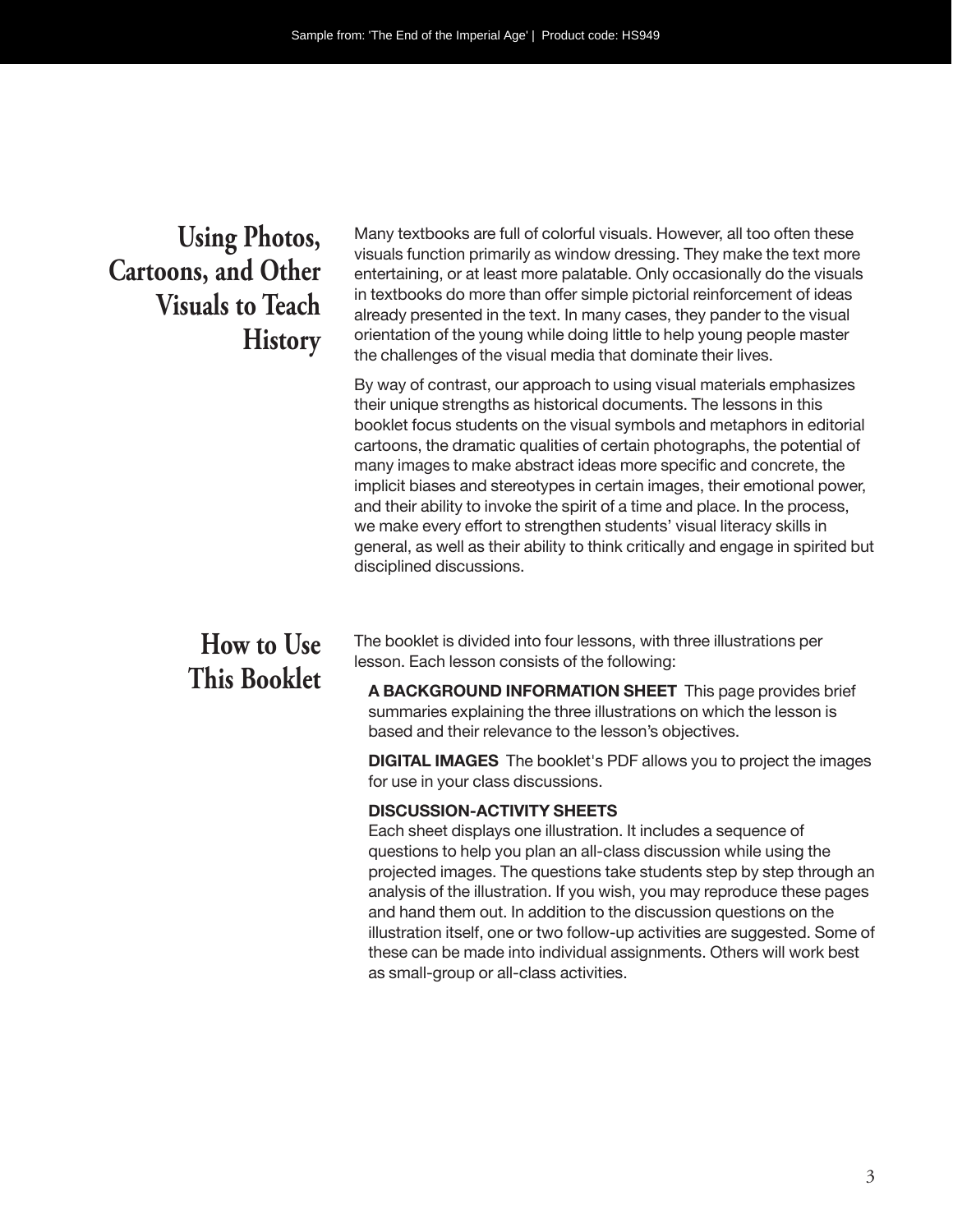#### **OBJECTIVES**

- 1. Students will better understand the struggle for independence in India and elsewhere in Asia.
- 2. Students will debate the relevance of Gandhi's approach to other decolonization struggles.

# **Decolonization Struggles: Asia**

*Use the background information on this page to help your students better understand the three illustrations making up this lesson. The questions and activities presented in the rest of the lesson can be used to help students clarify meanings and debate important issues.*

#### **BACKGROUND INFORMATION**

#### **Illustration 1**

After World War II Europe lay in ruins. Its power had shrunk, its prestige had vanished, its colonial subjects no longer held it in awe. Clearly, time was running out on Europe's age of empire. Of all the struggles against colonial rule, the largest occurred in India, the jewel of the British imperial system. It was led by Mohandas Gandhi, whose campaign of nonviolent civil disobedience wore down the British and led them to grant India independence in 1947. In the top photo here, Gandhi is seen with Jawaharlal Nehru, a follower who became India's first prime minister. Gandhi's simple lifestyle and long struggle made him a hero to millions around the world. He seemed proof that under some circumstances, at least, a relatively peaceful struggle for social change could succeed.

#### **Illustration 2**

Decolonization, however just, rarely fulfilled the high hopes of former colonial subjects. In India, for example, Muslims and Hindus clashed even during the anti-colonial struggle. Gandhi hoped the groups would unite. But with independence, India was split into a mostly Hindu India and a largely Muslim Pakistan. Violence resulted in more than a million deaths during and just after independence. In early 1948 a Hindu fanatic assassinated Gandhi. Nehru led India from 1947 until his death in 1964. Two years after his death, in 1966, his daughter Indira Gandhi, no relation to Mohandas Gandhi, became prime minister. This cartoon comments on some of the huge problems she still faced as she took office.

#### **Illustration 3**

India's independence struggle had its violent moments, but it strove to remain peaceful. Elsewhere in Asia, struggles against colonialism took a much more violent form, also often getting caught up in Cold War rivalries. After World War II, for instance, the U.S. supported France's fight to regain control of Vietnam against the communist rebels fighting for that nation's independence. The U.S. concern was with the spread of communism, but France's goal was to reestablish its colonial empire in Southeast Asia. This U.S. cartoon from the early 1950s reflects the irritation Americans felt at France's lack of gratitude for U.S. help. Eventually, the French pulled out of Vietnam, and colonialism came to an end. But the U.S. continued the fight against the communists, a fight it would finally lose in 1975.